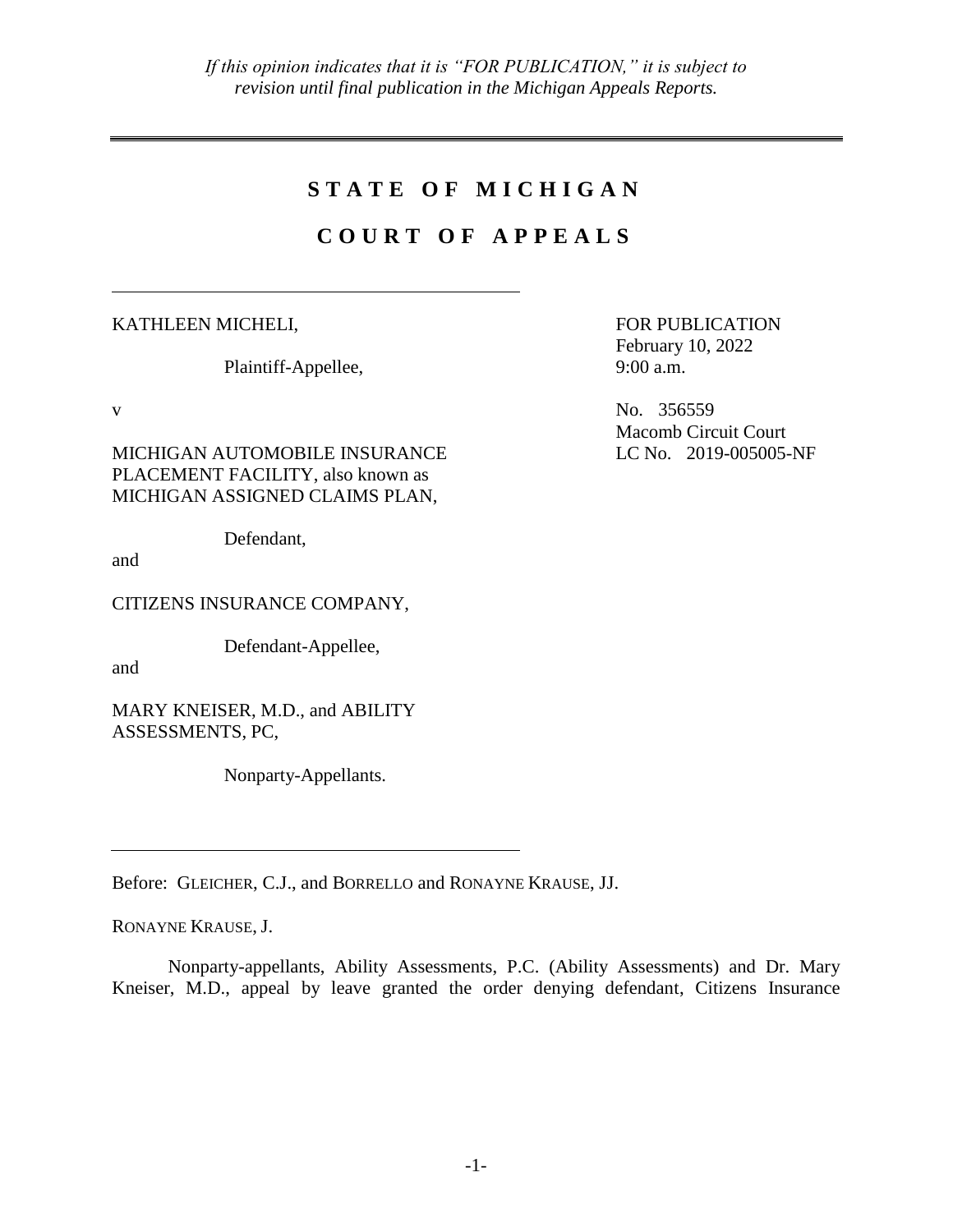Company's (Citizens), motion to quash plaintiff's subpoena and for protective order.<sup>1</sup> On appeal, nonparty-appellants<sup>2</sup> argue the trial court abused its discretion by denying Citizens's motion to quash plaintiff's subpoena. We vacate the trial court's order and remand for further proceedings consistent with this opinion.

### I. FACTS

This case arises from a December 2018 car accident. In her complaint, plaintiff alleged she was hit by a car insured by Citizens. After this car accident, plaintiff sued Citizens for personal injury protection (PIP) benefits. Citizens retained Dr. Kneiser as an expert witness to conduct an insurance<sup>3</sup> medical examination (IME) of plaintiff. On November 10, 2020, plaintiff's counsel sent a subpoena to Dr. Kneiser's office. The subpoena was directed to Ability Assessments, of which Dr. Kneiser is the sole owner, and which employs or contracts no other physicians or medical providers. The subpoena asked Ability Assessments to produce the following:

a. The number of independent medical examinations performed by Mary K. Kneiser, MD[,] at the Ability Assessments, P.C. offices in the years 2017, 2018, 2019, and 2020;

b. The number of patient examinations conducted by Mary K. Kneiser, MD at the Ability Assessments, P.C. offices in the years 2017, 2018, 2019, and 2020;

c. Copies of any records of pertaining to earnings, income, or other money Mary K. Kneiser has been paid for conducting independent medical examinations, sitting for depositions pertaining to independent medical evaluations she has performed, and providing live testimony at trial pursuant to independent medical evaluations she has performed in the years of 2017, 2018, 2019, and 2020;

d. Any and all materials, including medical records and/or other tangible items provided to Ability Assessments, P.C. and/or Mary K. Kneiser, MD pertaining to the medical and/or other evaluations requested by Citizens Insurance Company of the Midwest with regard to Kathleen Micheli (DOB: 12/24/1953). This request is for copies of any and all documents that were provided to Mary K. Kneiser, MD as it pertains to Kathleen Micheli.

 $\overline{a}$ 

<sup>1</sup> *Micheli v Mich Auto Ins Placement Facility*, unpublished order of the Court of Appeals, entered March 25, 2021 (Docket No. 356559).

<sup>&</sup>lt;sup>2</sup> We use the term "nonparty-appellants" when referring collectively to Ability Assessments and Dr. Kneiser. We note that Citizens also disrespectfully filed a brief the day before oral argument. We have nevertheless considered the arguments presented by Citizens.

<sup>&</sup>lt;sup>3</sup> Although IMEs are commonly referred to as "independent medical examinations," that appellation is a euphemistic term of art. In reality, and to a great extent central to this matter, an IME involves obtaining a second opinion from a doctor who is entirely selected and paid for by an insurance company, rendering the "independence" of the examination somewhat questionable.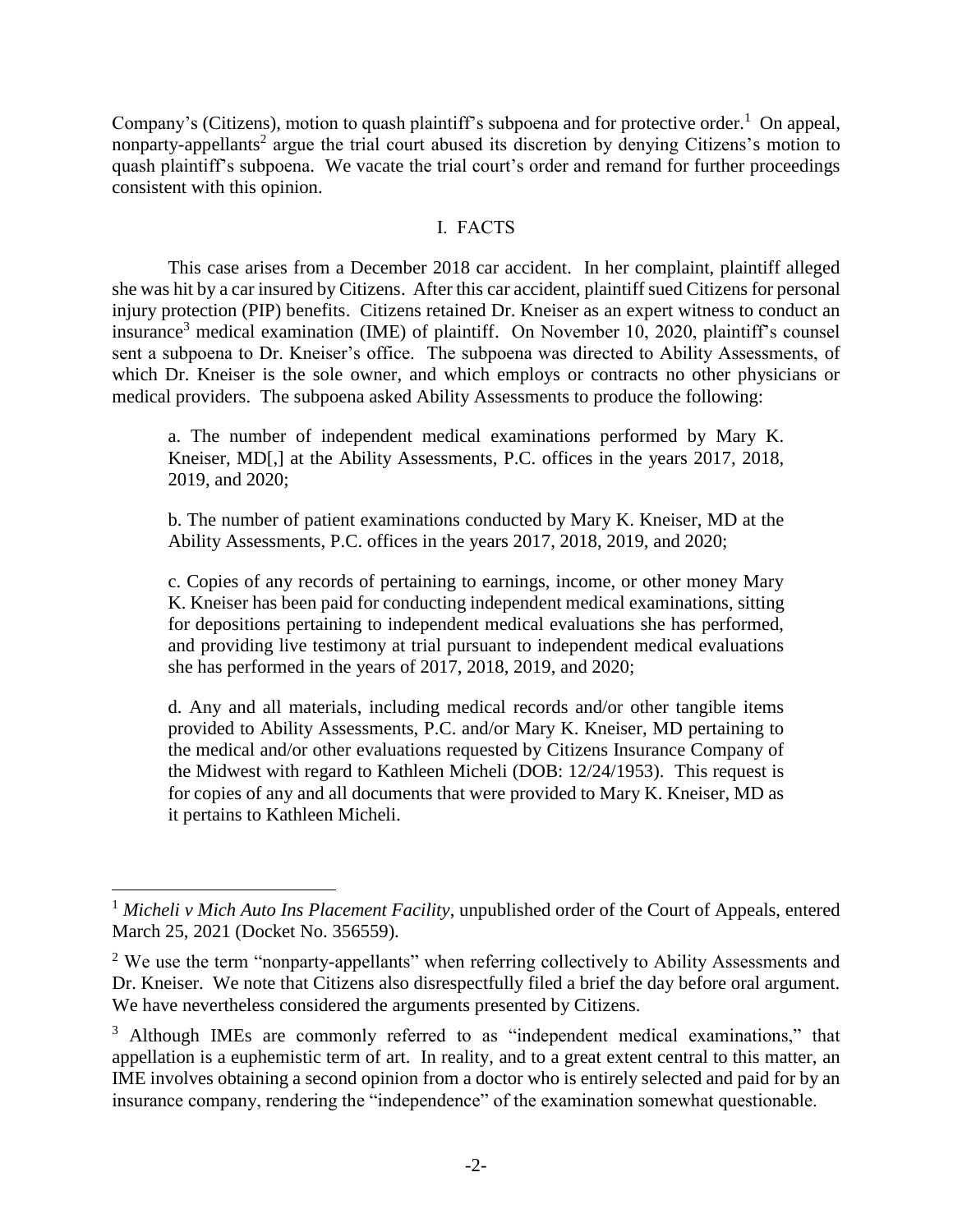e. Copies of any and all reports and drafts of reports written by Mary K. Kneiser, MD pertaining to Kathleen Micheli (DOB 12/24/1953).

Citizens moved to quash the subpoena under MCR  $2.305(A)(4)(a)$ , and for a protective order under MCR 2.302(C). Citing MCR 2.302(B)(4)(a)(iii), Citizens argued that plaintiff could not subpoena its expert witnesses without first seeking leave of the trial court by motion. Citizens further argued that records showing the number of patient examinations Dr. Kneiser had performed, and her compensation for doing so, were not relevant to the core issues of the case: whether Citizens was required to pay plaintiff PIP benefits and whether plaintiff's injuries arose from the car accident. Finally, Citizens argued the subpoena merely sought to harass, embarrass, and dissuade participation in the litigation process and would impose a burden on the expert. Although Citizens in the trial court, and nonparty-appellants on appeal, nominally challenge all five of the requests, the substance of their arguments applies only to requests (a) through (c). We therefore regard requests (d) and (e) as tacitly unchallenged both in the trial court and on appeal.

Plaintiff responded that the information sought was relevant to the credibility and potential bias of Dr. Kneiser. Plaintiff also argued that MCR 2.302(B)(4) was inapplicable, so she did not need to move the trial court to allow her to subpoena Citizens's experts. Finally, plaintiff argued that even if MCR 2.302(B)(4) did apply, the court should still require nonparty-appellants to produce the requested records because deposing Dr. Kneiser would be costly and would impose an undue hardship on plaintiff.

In a written order and opinion, the trial court denied Citizens's motion. The trial court found that MCR 2.302(B)(4) was inapplicable because plaintiff was seeking information about Dr. Kneiser from her employer—Ability Assessments—not from Dr. Kneiser herself. The trial court also found that Citizens failed to show how producing the requested records would be burdensome to Ability Assessments. Citizens then moved for reconsideration, attaching an affidavit from Dr. Kneiser, who stated that Ability Assessments does not prepare or maintain documents that separate sources of income from forensic evaluations, examinations, deposition testimony, and trial testimony from other sources of income. The trial court admitted that "employer" had been a poor word to use in describing the relationship between Dr. Kneiser and Ability Assessments, but it nevertheless denied Citizens's motion for reconsideration. Thereafter, nonparty-appellants filed an emergency application for leave to appeal. We granted nonparty-appellants' application. *Micheli v Mich Auto Ins Placement Facility*, unpublished order of the Court of Appeals, entered March 25, 2021 (Docket No. 356559).

#### II. STANDARDS OF REVIEW

We review a trial court's decision to grant or deny discovery for an abuse of discretion. *Arabo v Mich Gaming Control Bd*, 310 Mich App 370, 397-398; 872 NW2d 223 (2015). We also review for an abuse of discretion a trial court's decision on a motion for protective order. *Id*. "A trial court abuses its discretion when its decision falls outside the range of principled outcomes." *Id*. "A trial court necessarily abuses its discretion when it makes an error of law." *Ronnisch Constr Group, Inc v Lofts on the Nine, LLC*, 499 Mich 544, 552; 886 NW2d 113 (2016).

The interpretation and application of statutes, rules, and legal doctrines is reviewed de novo. *Estes v Titus*, 481 Mich 573, 578-579; 751 NW2d 493 (2008). "When ascertaining the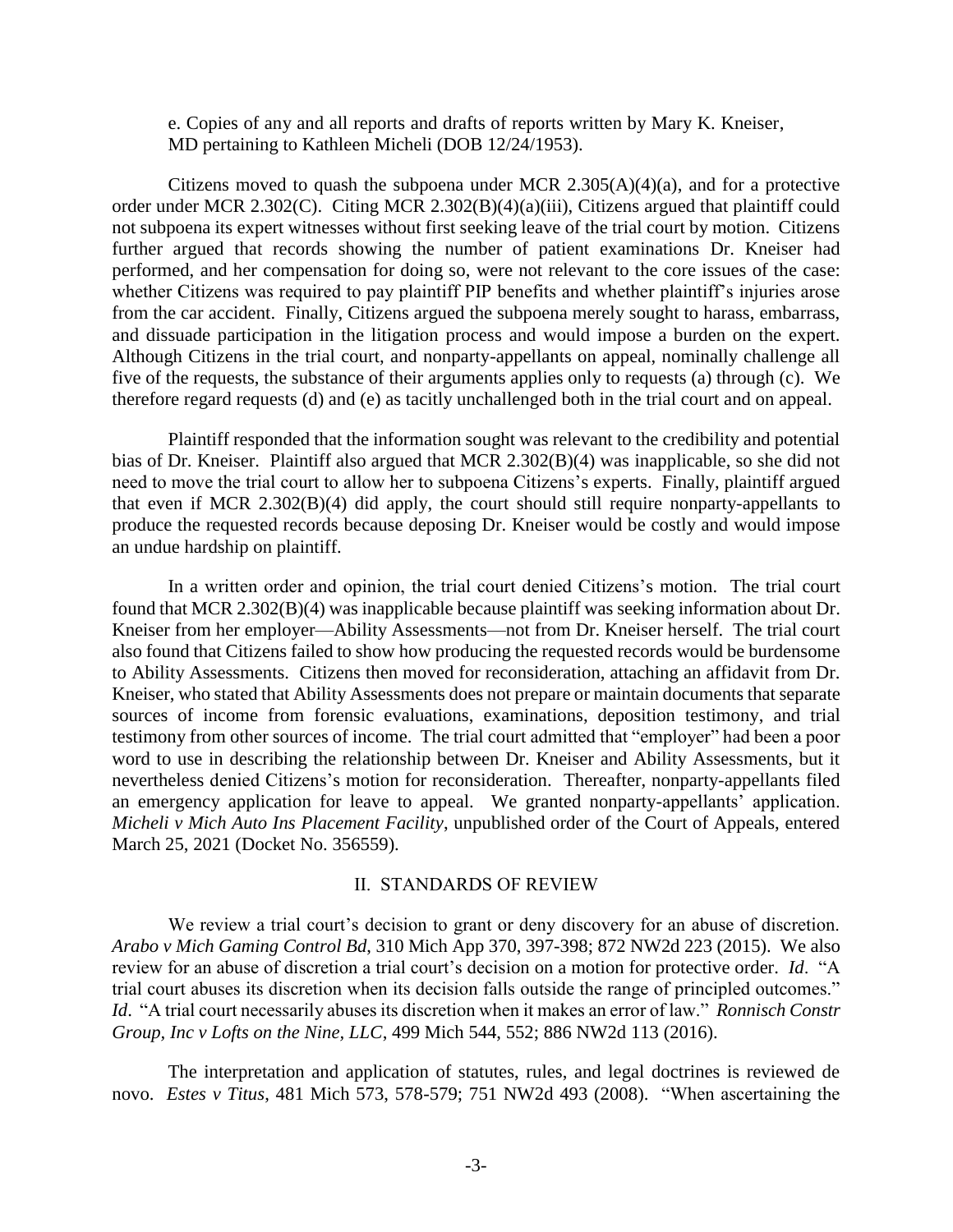meaning of a court rule, the reviewing court should focus first on the plain language of the rule in question, and when the language of the rule is unambiguous, it must be enforced as written." See *Acorn Investment Co v Mich Basic Prop Ins Ass'n*, 495 Mich 338, 350; 852 NW2d 22 (2014). This Court will generally not reverse where a trial court reaches a correct result, even if the trial court did so on the basis of incorrect reasoning. *Lewis v Farmers Ins Exch*, 315 Mich App 202, 216; 888 NW2d 916 (2016).

## III. APPLICABILITY OF MCR 2.302(B)(4)

Nonparty-appellants and Citizens first argue the trial court erred by concluding that MCR 2.302(B)(4) was inapplicable to plaintiff's discovery request. We disagree.

MCR 2.302(B)(4) sets forth the rules governing pretrial discovery and "facts known and opinions held by experts." *Spine Specialists of Mich, PC v State Farm Mut Auto Ins Co*, 317 Mich App 497, 501; 894 NW2d 749 (2016), quoting MCR 2.302(B)(4). In relevant part, MCR 2.302(B)(4) states:

(4) Trial Preparation; Experts. Discovery of facts known and opinions held by experts, otherwise discoverable under the provisions of subrule (B)(1) and acquired or developed in anticipation of litigation or for trial, may be obtained only as follows:

(a) (i) A party may through interrogatories require another party to identify each person whom the other party expects to call as an expert witness at trial, to state the subject matter about which the expert is expected to testify, and to state the substance of the facts and opinions to which the expert is expected to testify and a summary of the grounds for each opinion.

(ii) A party may take the deposition of a person whom the other party expects to call as an expert witness at trial. The party taking the deposition may notice that the deposition is to be taken for the purpose of discovery only and that it shall not be admissible at trial except for the purpose of impeachment, without the necessity of obtaining a protective order as set forth in MCR  $2.302(C)(7)$ .

(iii) On motion, the court may order further discovery by other means, subject to such restrictions as to scope and such provisions (pursuant to subrule [B][4][c]) concerning fees and expenses as the court deems appropriate. [MCR  $2.302(B)(4)(a)(i)$  through (iii)].

Nonparty-appellants argue that MCR 2.302(B)(4) applies to any discovery request made to a nonparty expert regardless of whether the information sought is about the expert or is known to the expert. Plaintiff argues that MCR 2.302(B)(4) applies only when a party seeks "facts known or opinions held" by a nonparty expert, and plaintiff here was not seeking to discover Dr. Kneiser's opinion or facts known to Dr. Kneiser. Plaintiff also argues that MCR 2.302(B)(4) applies only when the facts known or opinions held by an expert were acquired or developed in anticipation of litigation, which the requested records here were not.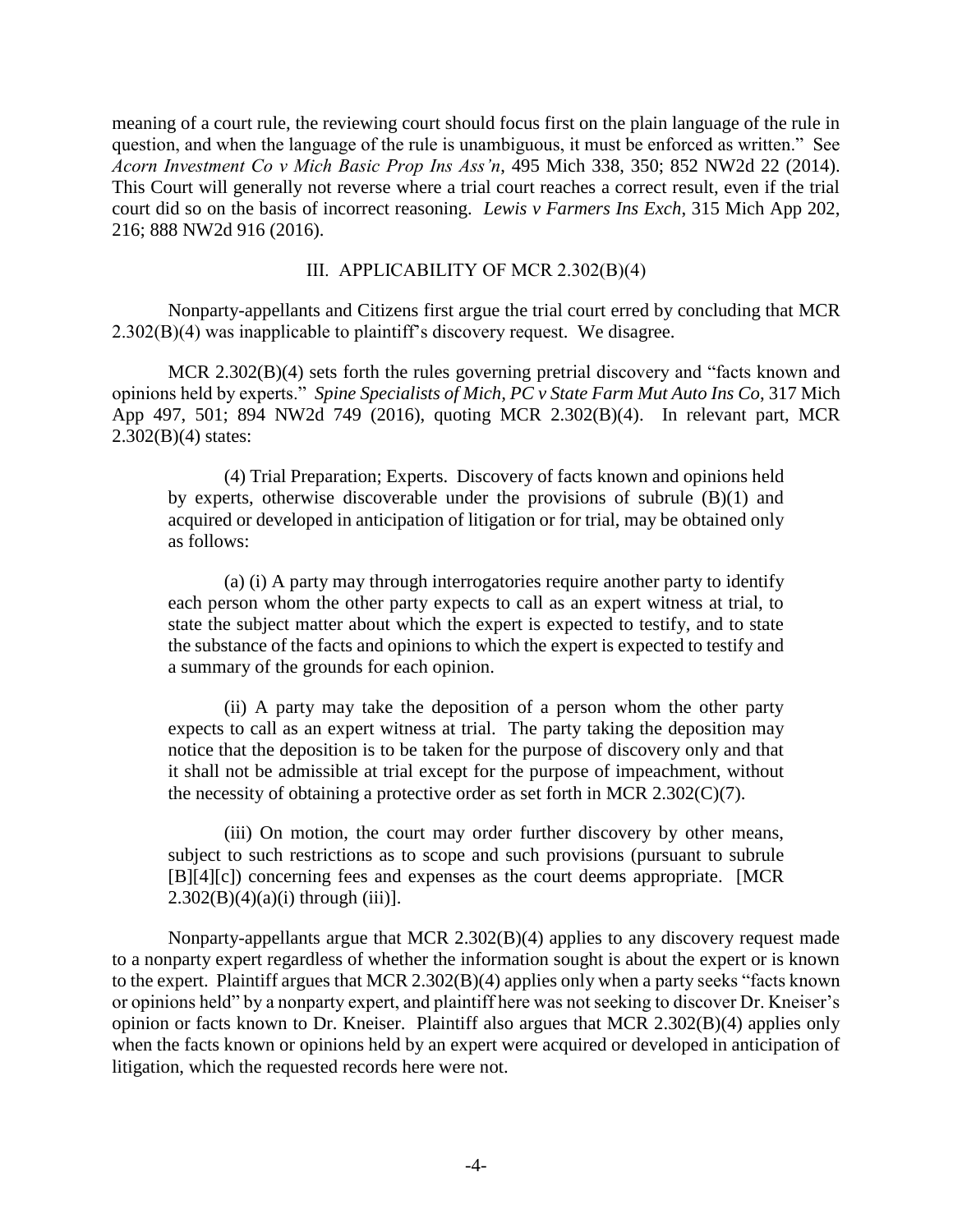As an initial matter, nonparty-appellants argue that Dr. Kneiser and Ability Assessments are one and the same, so plaintiff's subpoena to Ability Assessments was really a subpoena to Dr. Kneiser. We find this reasoning questionable. Subject to exceptions for malpractice, principles of respecting the corporate form generally apply to professional corporations. See *Nugent v Weed*, 183 Mich App 791, 794-796; 455 NW2d 409 (1990); *Craig ex rel Craig v Oakwood Hosp*, 471 Mich 67, 93-99; 684 NW2d 296 (2004). It appears that Dr. Kneiser wishes to "have it both ways," at least to some extent. Nevertheless, as a practical matter, any fact known to Ability Assessments is necessarily known to Dr. Kneiser, and vice versa. Furthermore, the exception for malpractice does slightly blur the distinction between Dr. Kneiser and her professional corporation. Ultimately, we need not resolve this question.

In *Spine Specialists*, this Court noted that MCR 2.302(B)(4) applies only to facts known or opinions held by an expert that were "*acquired or developed in anticipation of litigation*"—not to any and all information possessed by an expert. *Spine Specialists of Mich, PC*, 317 Mich App at 501-502 (emphasis in original). This Court has similarly held that, to the extent an expert witness acquired information as a factual witness "or as a result or consequence of his or her normal business activities and duties," the expert is "treated just as if they were any other potential witness, and the scope of discovery as to them is limited only by the provisions of [MCR] 2.302(B)(1)." *Linebaugh v Sheraton Mich Corp*, 198 Mich App 335, 345; 497 NW2d 585 (1993) (quotation and emphases omitted). This Court in *Spine Specialists* concluded that a doctor who acquired facts about his patient while treating him could not be said to have acquired those facts in anticipation of litigation under MCR 2.302(B)(4). *Spine Specialists of Mich, PC*, 317 Mich App at 502.

Nonparty-appellants and Citizens cite several unpublished opinions from this Court. Unpublished opinions are not binding, although they may be persuasive. *Eddington v Torrez*, 311 Mich App 198, 203; 874 NW2d 394 (2015). Nonparty-appellants argue that in *Smith v Goenka*, unpublished per curiam opinion of the Court of Appeals, issued January 7, 2021 (Docket No. 347127); pp 3-5, this Court held in that case that MCR 2.302(B)(4) applies when a party seeks an expert witnesses' financial information. Although *Smith* did involve a party that requested financial information from an expert witness, no party contended MCR 2.302(B)(4) was inapplicable, as plaintiff does here. *Id*. at 3-5. Therefore, the applicability of MCR 2.302(B)(4) was not at issue in *Smith*, and *Smith* has no persuasive value in this matter.

Citizens cites two additional unpublished cases, but Citizens presents no argument in support of those cases' potential applicability. We therefore decline to consider those cases. *Mitcham v City of Detroit*, 355 Mich 182, 203; 94 NW2d 388 (1959). Citizens also points out, correctly, that discovery should not be abused as a weapon of gamesmanship. *Rock v Crocker*, 499 Mich 247, 267 n 15; 884 NW2d 227 (2016). We would wholeheartedly agree with that proposition even if we were not bound to do so, which is why, as we discuss below, the trial court has a duty to consider the propriety of the scope of a subpoena and balance the various parties' competing interests. However, to the extent Citizens argues that certain information should not be discoverable based on considerations beyond the facts of this case, Citizens presents a policy argument that is the exclusive province of the Legislature or our Supreme Court.

Therefore, by its plain language, MCR  $2.302(B)(4)$  does not apply here. Plaintiff requested nonparty-appellants to produce records from 2017 through 2020, showing Dr. Kneiser's earnings for performing medicolegal work and showing the number of patient examinations Dr. Kneiser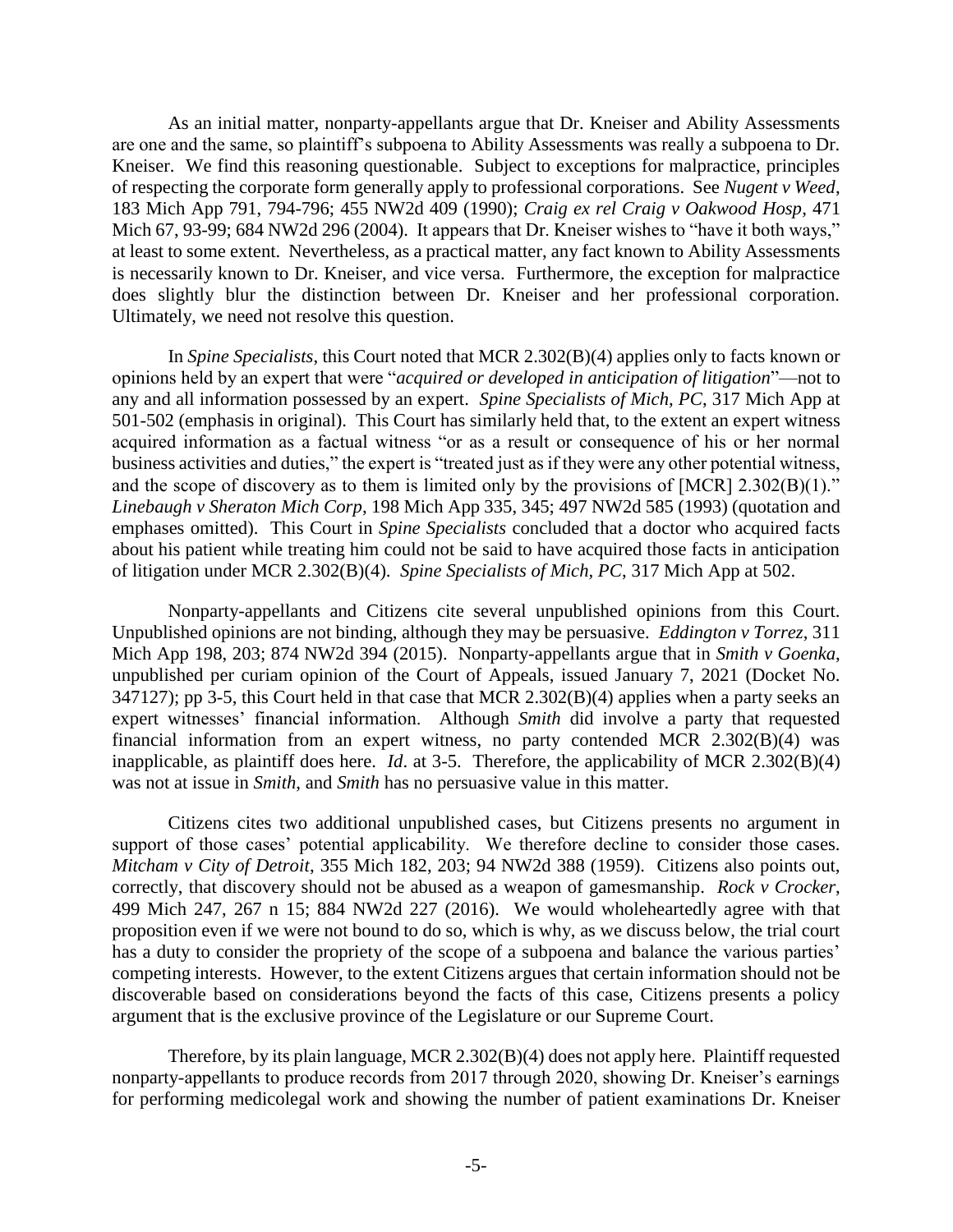performed. In other words, plaintiff sought records kept in the ordinary course of business. Plaintiff did not seek facts or opinions acquired or developed in anticipation of litigation or trial. Accordingly, regardless of the trial court's reasoning, the trial court reached the correct result here: MCR 2.302(B)(4) was inapplicable to plaintiff's request.

#### IV. SCOPE OF SUBPOENA

Nonparty-appellants also argue that the trial court still abused its discretion by declining to quash plaintiff's subpoena because plaintiff's subpoena was unreasonable and oppressive under MCR 2.305(A)(4)(a), and because her request was beyond the scope of discovery under MCR  $2.302(B)(1)$ . We agree in part.

"Michigan follows an open, broad discovery policy that permits liberal discovery." *Reed Dairy Farm v Consumers Power Co*, 227 Mich App 614, 616; 576 NW2d 709 (1998). "However, Michigan's commitment to open and far-reaching discovery does not encompass fishing expeditions." *Augustine v Allstate Ins Co*, 292 Mich App 408, 419-420; 807 NW2d 77 (2011) (quotation marks, alteration, and citation omitted). MCR 2.302(B)(1) addresses the general scope of discovery:

(1) In General. Parties may obtain discovery regarding any non-privileged matter that is relevant to any party's claims or defenses and proportional to the needs of the case, taking into account all pertinent factors, including whether the burden or expense of the proposed discovery outweighs its likely benefit, the complexity of the case, the importance of the issues at stake in the action, the amount in controversy, and the parties' resources and access to relevant information. Information within the scope of discovery need not be admissible in evidence to be discoverable.

"[A] trial court should protect parties from excessive, abusive, or irrelevant discovery requests." *Thomas M Cooley Law Sch v Doe 1*, 300 Mich App 245, 260-261; 833 NW2d 331 (2013) (citation omitted).

MCR 2.305(A)(1) allows a party to subpoena a nonparty to produce documents in the nonparty's possession. MCR 2.305(A) states, in relevant part:

(1) A represented party may issue a subpoena to a non-party for a deposition, production or inspection of documents, inspection of tangible things, or entry to land upon court order or after all parties have had a reasonable opportunity to obtain an attorney, as determined under MCR 2.306(A). An unrepresented party may move the court for issuance of non-party discovery subpoenas.

\* \* \*

(4) A subpoena issued under this rule is subject to the provisions of MCR  $2.302(C)$ , and the court in which the action is pending or in which the subpoena is served, on timely motion made by a party or the subpoenaed non-party before the time specified in the subpoena for compliance, may: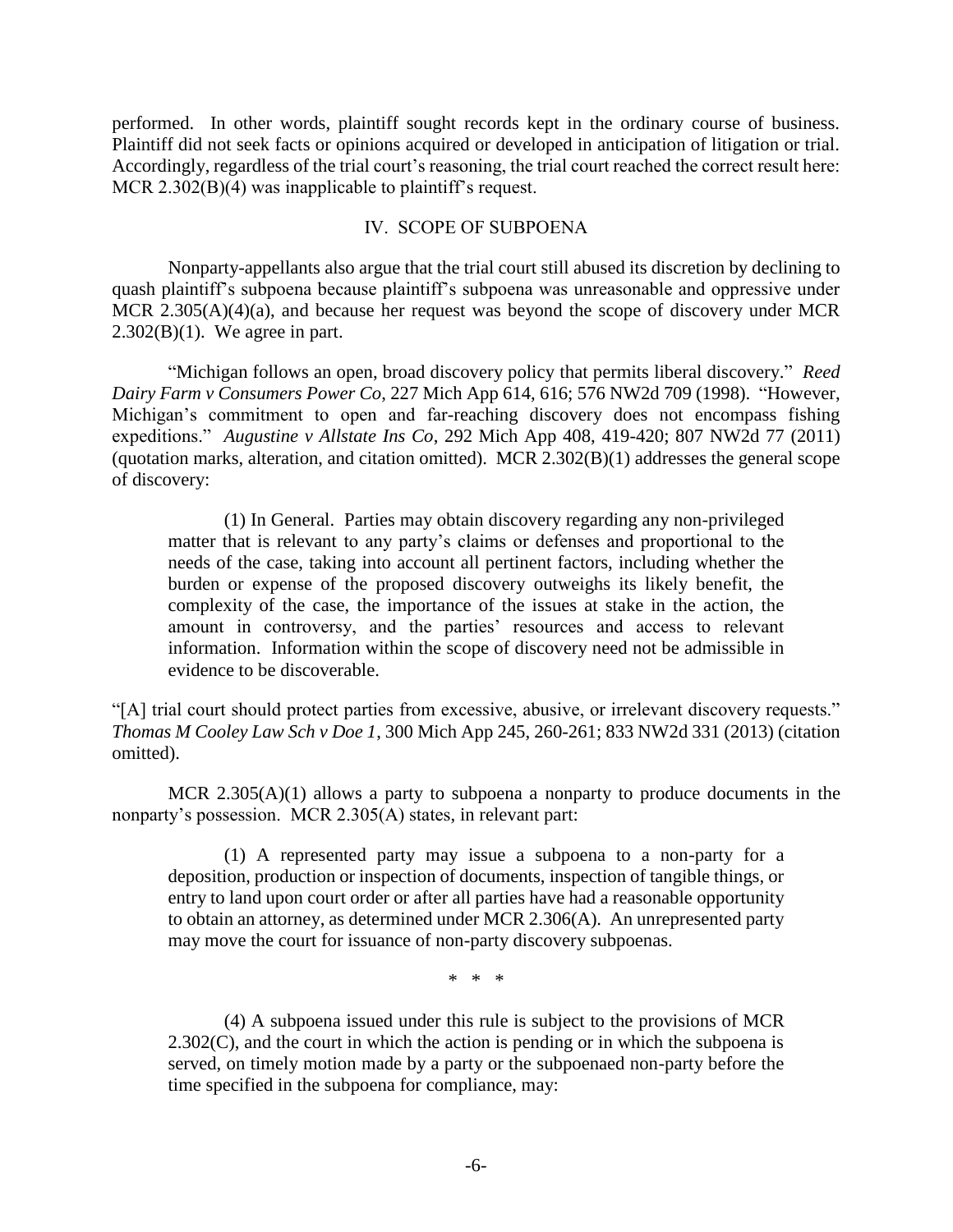(a) quash or modify the subpoena if it is unreasonable or oppressive;

(b) enter an order permitted by MCR 2.302(C); or

(c) conditionally deny the motion on prepayment by the party on whose behalf the subpoena is issued of the reasonable cost of producing documents or other tangible things. [MCR  $2.305(A)(1)$ , (4)].

Nonparty-appellants argue that the information sought by plaintiff is, at the most, only marginally relevant. Therefore, they contend that the trial court should have concluded the expense of having nonparty-appellants produce these records outweighs the likely benefit. For mostly the same reasons, nonparty-appellants argue plaintiff's subpoena was unreasonable and oppressive under MCR 2.305(A)(4)(a), and therefore the trial court should have quashed the subpoena.

We disagree with nonparty-appellants regarding relevance. Although the records were unrelated to the substantive legal issues in this case, they were related to Dr. Kneiser's credibility, and information that bears on witness credibility or bias is never irrelevant. *Lewis v LeGrow*, 258 Mich App 175, 211; 670 NW2d 675 (2003). To show an expert witness is potentially biased, one may show that an expert has a pattern of testifying for a particular category of defendants, see *Wilson v Stilwell*, 411 Mich 587, 599-600; 309 NW2d 898 (1981), or one may show that an expert has a pecuniary interest in the outcome. *US Fire Ins Co v Citizens Ins Co of America*, 156 Mich App 588, 592; 402 NW2d 11 (1986). Whether nonparty-appellants have a history of serving as experts for insurance companies, and their compensation for doing so, bears on Dr. Kneiser's credibility, and it is therefore relevant.<sup>4</sup>

Nonparty-appellants alternatively argue that even if MCR 2.302(B)(4) is inapplicable, the trial court erred by failing to quash the subpoena as being "unreasonable or oppressive" under MCR  $2.305(A)(4)(a)$ . MCR  $2.305(A)(4)(a)$  uses the word "may." Although the word "may" can impose a mandate, it usually connotes a grant of discretion. See *People v Arnold*, 502 Mich 438, 466-467; 918 NW2d 164 (2018). In contrast, the plain language of MCR 2.302(B)(1) clearly obligates the trial court to balance the burden of the proposed discovery against the value of the proposed discovery. The trial court dispensed with this obligation by merely stating that Citizens had "not argued how compliance with the subpoenas would cause any hardship to the Doctors." We decline to make a determination of whether the subpoena should be quashed. However, we conclude that the trial court's analysis was inadequate.

 $\overline{a}$ 

<sup>&</sup>lt;sup>4</sup> Plaintiff also argues that the requested records are relevant to establishing whether Dr. Kneiser was *qualified* to conduct a mental or physical examination under MCL 500.3151. In relevant part, MCL 500.3151(2)(b) imposes certain requirements upon examining physicians for "*the year* immediately preceding the examination" (emphasis added). Even if plaintiff's request were relevant whether Dr. Kneiser met the requirements under this statute, only one year of records would be relevant. In other words, records from 2017, 2018, and most of 2019 would be irrelevant.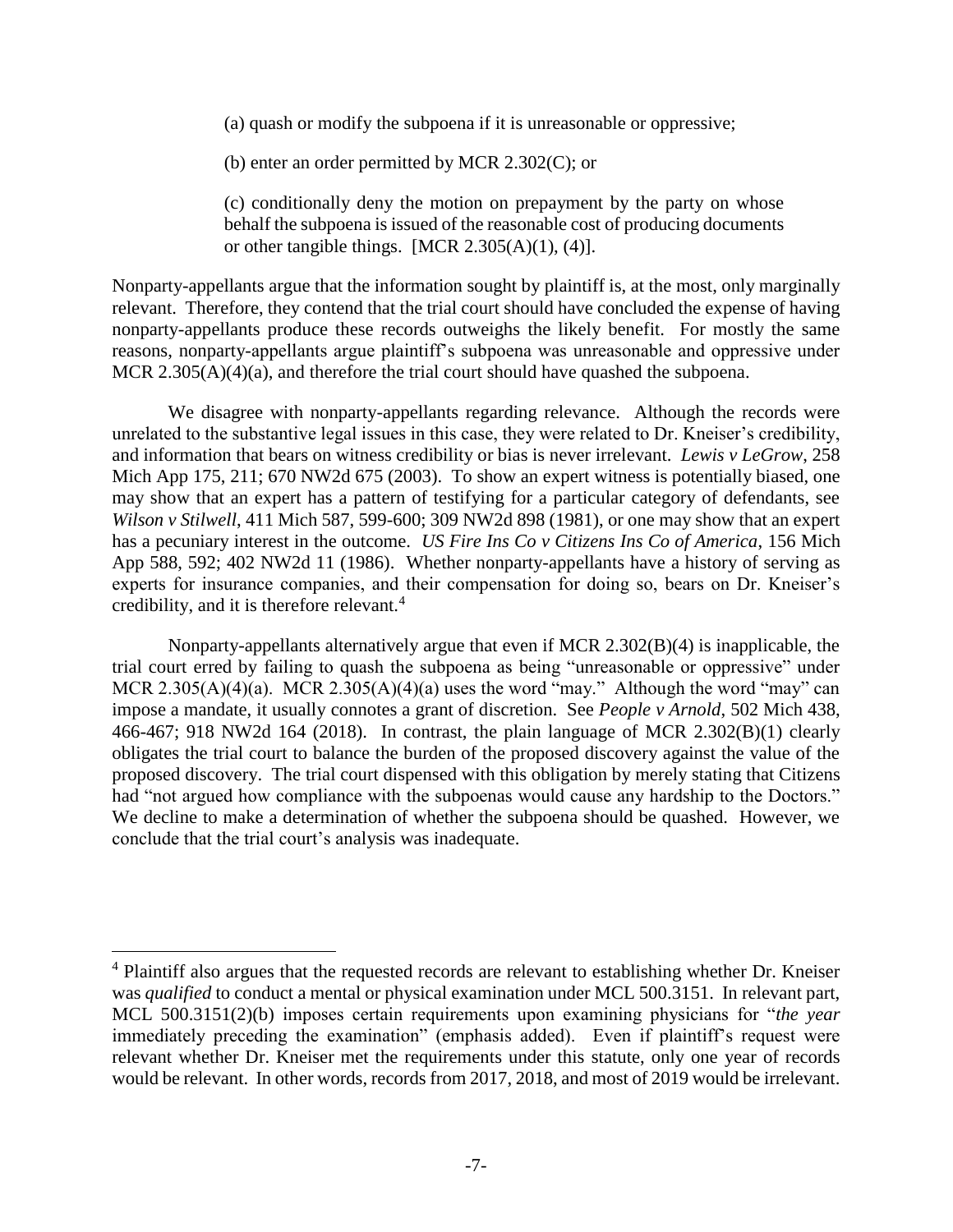In fact, Citizens did argue that compliance with the subpoena would be time-consuming and expensive, and doing so would constitute an unfair invasion of Dr. Kneiser's privacy.<sup>5</sup> Citizens also implicitly argued that to the extent plaintiff sought discoverable information, there were less intrusive means of obtaining that information. See generally *Alberto v Toyota Motor Corp*, 289 Mich App 328, 336-339; 796 NW2d 490 (2010); *Hamed v Wayne Co*, 271 Mich App 106, 109-111; 719 NW2d 612 (2006); *Fitzpatrick v Sec of State*, 176 Mich App 615, 617-618; 440 NW2d 45 (1989). The trial court's failure to explicitly balance these considerations as required by MCR 2.302(B)(1) hampers our review. See *Ronnisch Constr Group, Inc*, 499 Mich at 552.

Because the decision whether to quash a subpoena is discretionary, we will not make that decision on behalf of the trial court. However, for remand, we note that Citizens attached to its motion for reconsideration an affidavit from Dr. Kneiser that appears to have provided at least some of the information plaintiff sought.<sup>6</sup> On remand, the trial court shall proceed to balance the value of plaintiff's proposed discovery, particularly in light of the disclosures already provided in Dr. Kneiser's affidavit, against the burden of the discovery, including addressing nonparty-

 $\overline{a}$ 

<sup>5</sup> Individuals have a privacy interest in their personal tax returns. See *Fassihi v St Mary Hosp of Livonia*, 121 Mich App 11, 15-16; 328 NW2d 132 (1982). However, we find persuasive the Sixth Circuit's observation that corporate financial records give rise to somewhat lessened (albeit not nonexistent) privacy concerns. *Doe v United States*, 253 F3d 256, 269 (CA 6, 2001). Federal caselaw is not binding, but we may consider it persuasive. *Sharp v City of Lansing*, 464 Mich 792, 802-803; 629 NW2d 873 (2001). As discussed, Dr. Kneiser chose to avail herself of the corporate form, and the subpoena was addressed to her professional corporation. Conversely, MCL 600.2169(5)(a) is plainly inapplicable because this is not a medical malpractice claim, and plaintiff is not seeking nonparty-appellants' tax returns to show that Dr. Kneiser is unqualified.

<sup>&</sup>lt;sup>6</sup> Additionally, in its late-filed brief, Citizens contends that Dr. Kneiser and Ability Assessments have withdrawn their services and that this case is now moot. That contention is not a fact of record. Nevertheless, it is well established that the courts may review a technically-moot issue if the issue is of public significance and the underlying conduct is likely to recur yet evade judicial review. See, e.g., *City of Detroit v Ambassador Bridge Co*, 481 Mich 29, 50-51; 748 NW2d 221 (2008). Citizens contends that insurance companies will never be able to retain their own hired doctors if those doctors may be subjected to discovery intended to show that those doctors are biased. The ability of insurance companies to conduct their own medical examinations is certainly one of public significance. Furthermore, if all doctors choose to withdraw their services when served with a discovery request, the propriety of those discovery requests may never come to appellate review. Citizens's own arguments demonstrate a high likelihood that, unless we consider this case now, a similar situation will recur, yet evade appellate review. We therefore choose to review this matter.